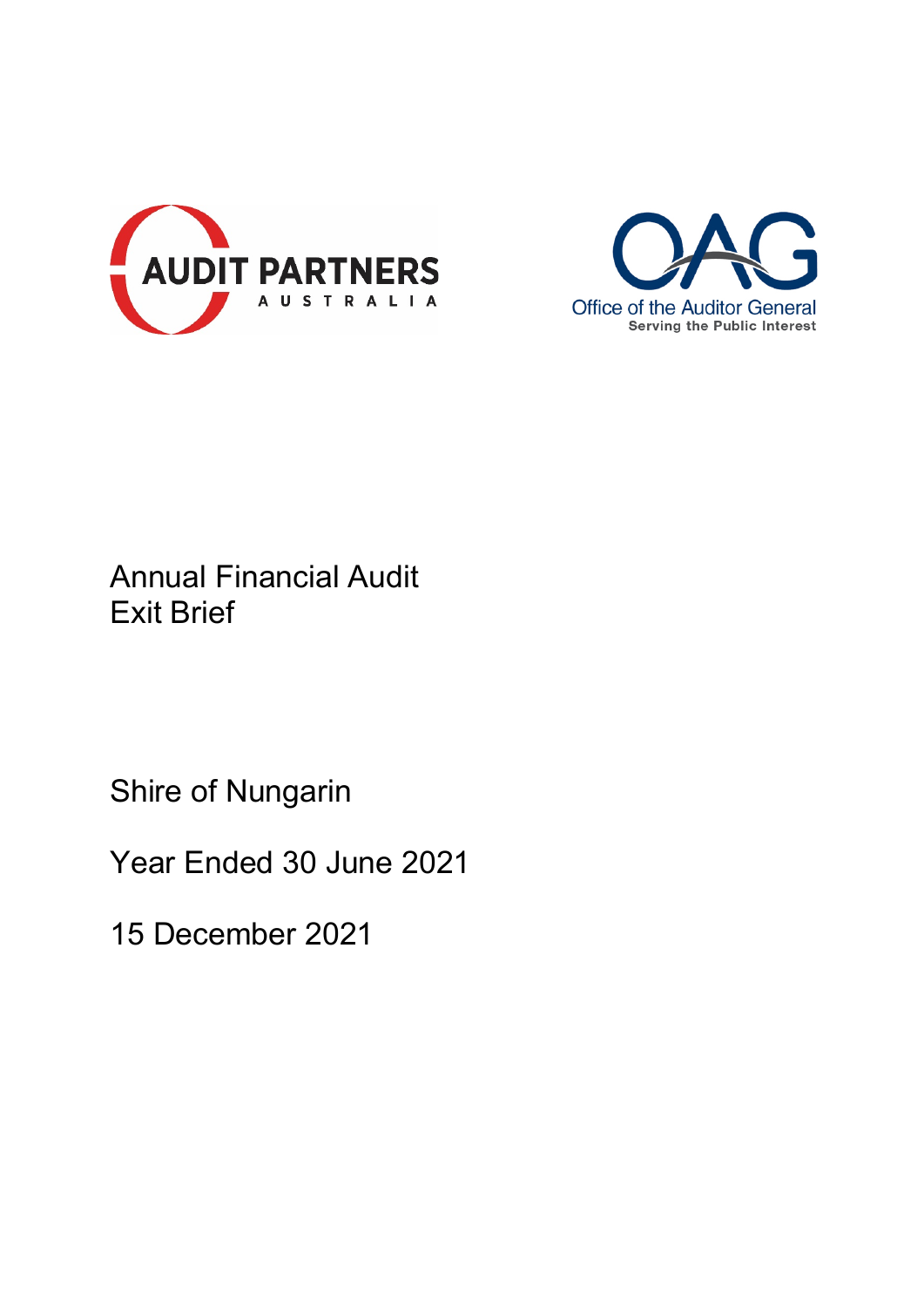## **1. Introduction**

Our audit was designed to enable the Auditor General to provide an opinion to the Council of the Shire on the annual financial report of your Shire for the year ended 30 June 2021. The audit team have completed our audit and we intend to recommend to the Auditor General to issue an unqualified audit opinion which includes the reporting of material noncompliance matter, as detailed in Section 5 of this report.

The purpose of this brief is to advise management and audit committee of the results of our audit and provide the opportunity to discuss the key issues prior to the issuing of the audit opinion.

# **2. Audit Coverage of Key Controls**

As indicated in our Planning Summary presented at the entrance meeting, we tested the key controls within the Revenue, Expenditure, Payroll, Cash and Bank and Property, Plant, Equipment and Infrastructure business cycles.

In addition, key areas of information systems controls were reviewed.

## **3. Issues Identified During the Audit**

The following is a summary of the key issues identified during the audit. Detailed audit findings and recommendations for improvement have been discussed with your management.

| <b>FINDINGS</b>                                                  | <b>RATING</b>      |                 |              |
|------------------------------------------------------------------|--------------------|-----------------|--------------|
|                                                                  | <b>Significant</b> | <b>Moderate</b> | <b>Minor</b> |
| Interim audit (Current Year)                                     |                    |                 |              |
| 1. Financial<br>Management<br>System<br>(Synergy) Access         |                    |                 |              |
| Quotations - Minimum Number<br>$2^{+}$<br><b>Not</b><br>Obtained |                    |                 |              |
| 3. Purchase Orders                                               |                    |                 |              |
| <b>Employment Contract</b><br>4.                                 |                    |                 |              |
| <b>Interim audit (Prior Year)</b>                                |                    |                 |              |
| 5. Changes to Employee Masterfiles                               |                    |                 |              |
|                                                                  |                    |                 |              |
| <b>Final audit</b>                                               |                    |                 |              |
| <b>Asset Renewal Funding Ratio</b>                               |                    |                 |              |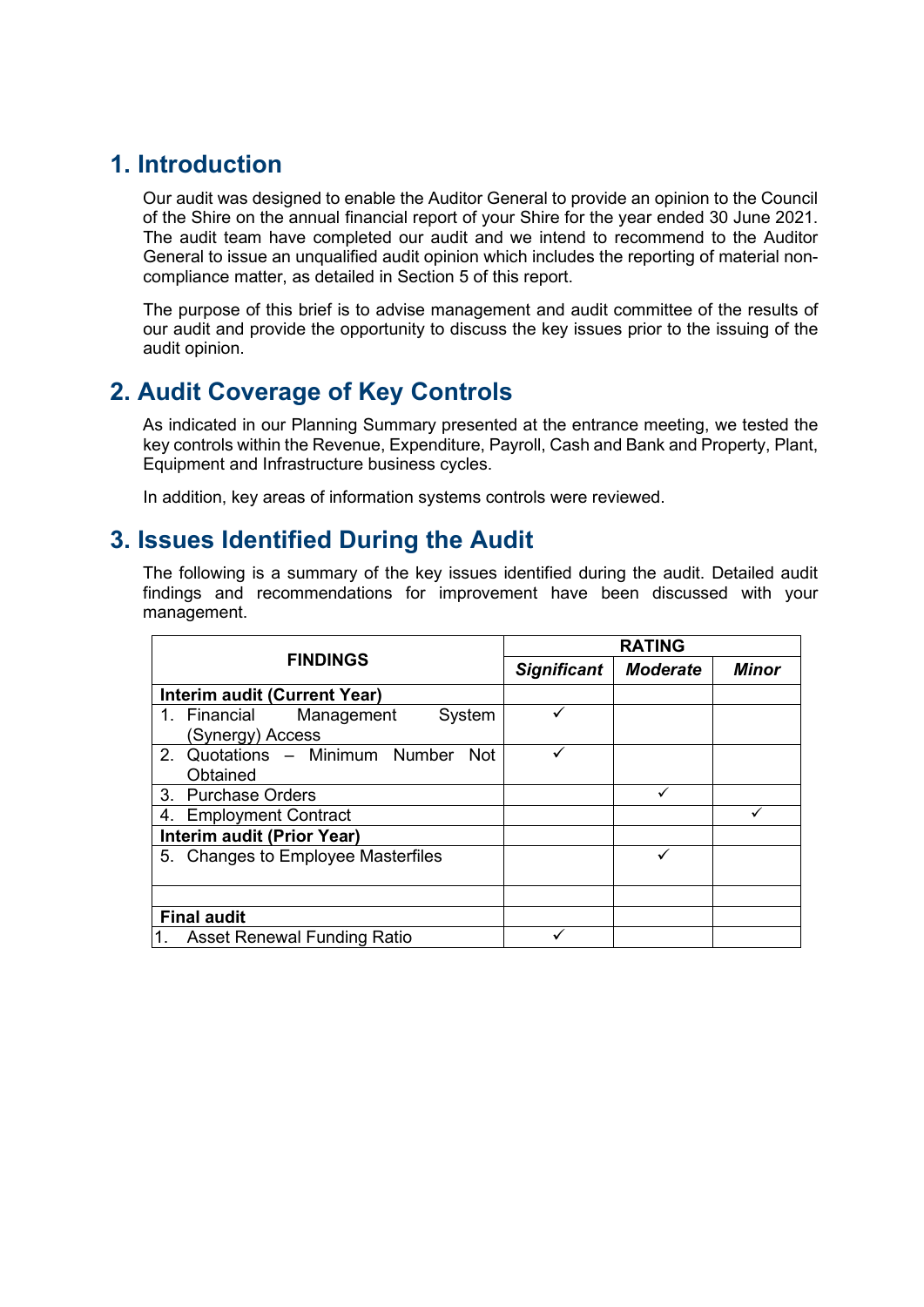# **4. Audit Outcomes Relating to Risks Identified During our Audit Planning**

During the planning phase of the audit, we identified the following issues and key areas of audit risk. The audit outcomes for these matters are listed below:

| <b>Details of Risk / Issue</b>                                                                                                                                                                                                                                    | <b>Audit Outcomes</b>                                                                                                                                                                                                                                                                              |
|-------------------------------------------------------------------------------------------------------------------------------------------------------------------------------------------------------------------------------------------------------------------|----------------------------------------------------------------------------------------------------------------------------------------------------------------------------------------------------------------------------------------------------------------------------------------------------|
| Change of auditor – there are inherent risks<br>associated with a change of auditor, and the<br>Australian Auditing Standards also have<br>requirements in this regard.                                                                                           | We consulted with the previous auditor<br>and reviewed their working papers.<br>During the interim audit, we gained an<br>understanding of your business and<br>related practices and controls. We also<br>performed testing on the opening<br>balances for 2020-21. No issues were<br>identified. |
| Audit findings reported in the previous audit:<br>Changes to employee and supplier<br>masterfiles                                                                                                                                                                 | We reviewed the status of the<br>previously reported issue and noted<br>that the issue relating to the supplier<br>masterfile issue was resolved.<br>However, the issue relating to the<br>employee masterfile remains.                                                                            |
| Key changes to accounting standards that<br>may impact your Shire:<br><b>AASB 1059 Service Concession</b><br>Arrangements - Grantors                                                                                                                              | We reviewed management's<br>assessment of the impact of the new<br>standard, AASB 1059 Service<br>Concession Arrangements. We confirm<br>that this standard had no material<br>impact on the financial report.                                                                                     |
| Important changes in management or the<br>control environment.                                                                                                                                                                                                    | We reviewed relevant changes to<br>management roles and related<br>delegations and confirmed that no<br>temporary or ongoing control gaps have<br>occurred except as noted in 2021<br>Findings in Section 3 of this report.                                                                        |
| The following annual financial report items<br>were derived from accounting estimates and<br>hence received specific audit attention:<br>Provision for annual and long<br>$\bullet$<br>service leave<br>Fair value of assets<br>$\bullet$<br>Impairment of assets | We have reviewed the method and<br>underlying data that management used<br>when testing the accounting estimates.<br>The assumptions made in the<br>calculations appear to be reasonable.                                                                                                          |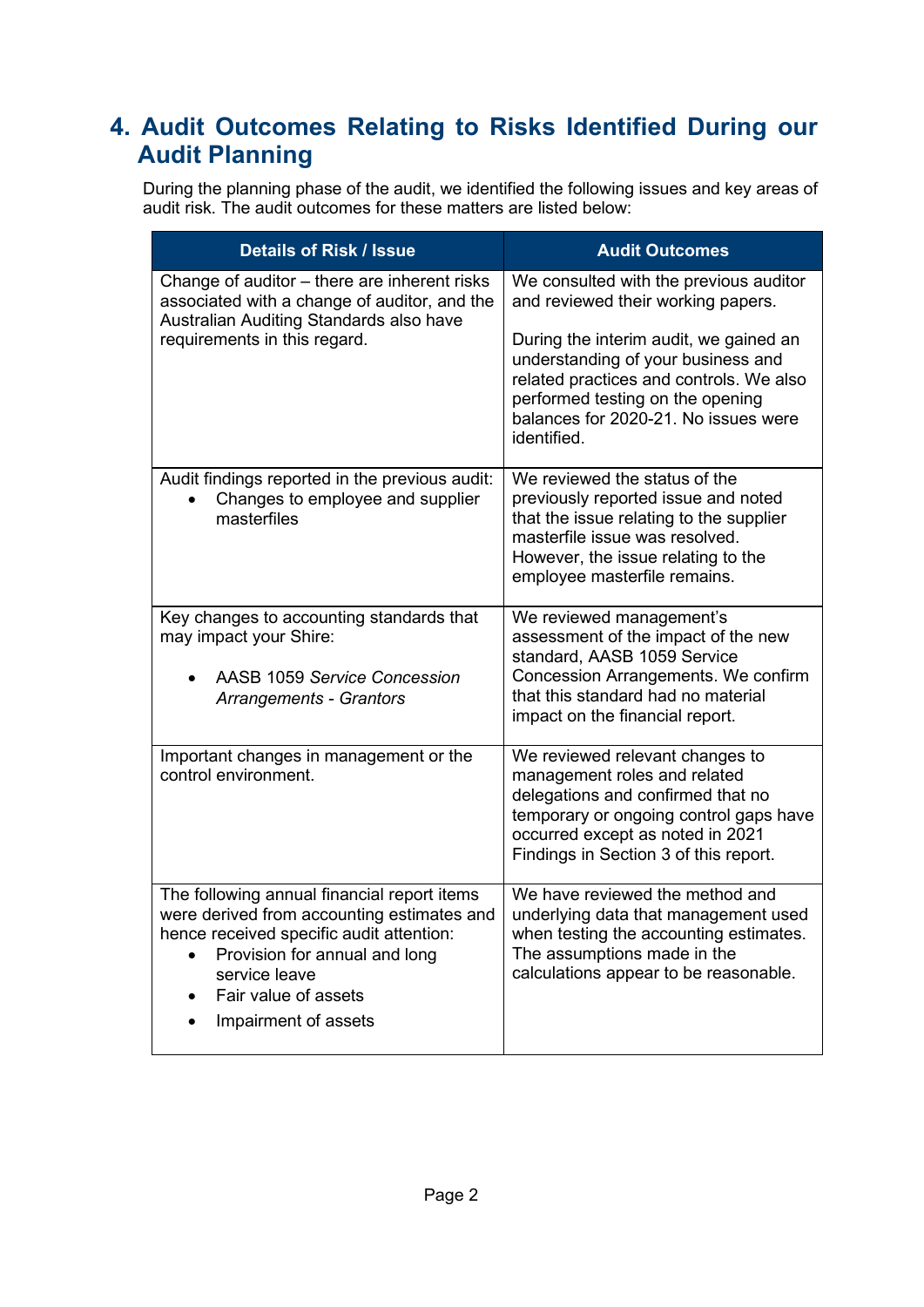| <b>Details of Risk / Issue</b>                                                                                                  | <b>Audit Outcomes</b>                                                                                                                                                                         |  |
|---------------------------------------------------------------------------------------------------------------------------------|-----------------------------------------------------------------------------------------------------------------------------------------------------------------------------------------------|--|
| We had identified following areas that we<br>considered require additional focus during<br>our 2020-21 local government audits: |                                                                                                                                                                                               |  |
| Joint arrangements                                                                                                              | The<br>Shire<br>does<br>not<br>have<br>joint<br>arrangements during the year.                                                                                                                 |  |
| Development costs                                                                                                               | The Shire does not have development<br>contributions during the year.                                                                                                                         |  |
| Related party disclosures                                                                                                       | We reviewed the related party<br>disclosures note in the financial report<br>and confirmed that the information<br>disclosed is appropriate and<br>reasonable.                                |  |
| <b>Landfill Rehabilitation</b>                                                                                                  | have reviewed<br>Shire's<br>We .<br>the<br>assessment and confirmed that there<br>was no requirement for a provision or<br>contingent liabilities to be disclosed in<br>the financial report. |  |
| Unauthorised Expenditure                                                                                                        | We did not identify unauthorised<br>expenditure from our sample testing of<br>payments made.                                                                                                  |  |